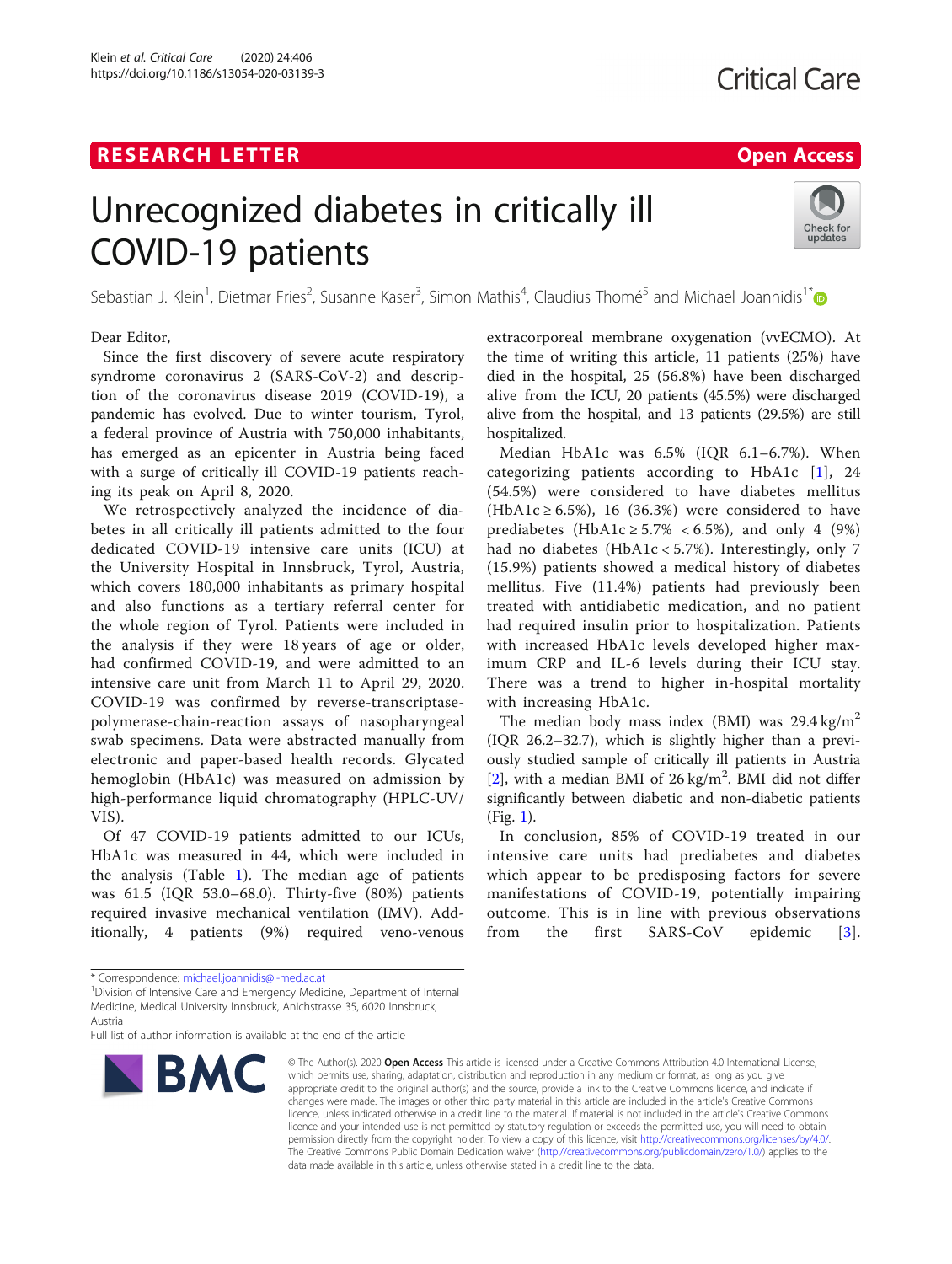| Characteristic                                                            | Total ( $N = 44$ )   | HbA1c < 5.7% ( $N = 4$ ) | HbA1c $\geq$ 5.7 < 6.5% ( $N = 16$ ) | HbA1c $\geq$ 6.5% ( $N = 24$ ) |
|---------------------------------------------------------------------------|----------------------|--------------------------|--------------------------------------|--------------------------------|
| Age-median (IQR) [years]                                                  | 61.5 (53.0-68.0)     | 53.5 (43.8-64.0)         | 64 (53.8-68.0)                       | 59 (53.8-69.8)                 |
| Male sex-no. (%)                                                          | 32 (72)              | 3(75)                    | 13 (81)                              | 16(66)                         |
| Caucasian race-no. (%)                                                    | 32 (72)              | 3(75)                    | 13 (81)                              | 16 (66)                        |
| BMI-median (IQR) [kg/m <sup>2</sup> ]                                     | 29.4 (26.2-32.7)     | 27.8 (24.9-30.6)         | 27.7 (25.5-34.8)                     | 29.5 (26.9-32.6)               |
| HbA1c-median (IQR) [%]                                                    | $6.5(6.1-6.7)$       | $5.6$ $(5.5-5.6)$        | $6.2$ (5.9-6.3)                      | $6.7(6.6 - 7.1)$               |
| Maximum CRP-median<br>$(IQR)$ [mg/dl]                                     | 31.5 [20.5-35.5]     | 18.3 [16.9-20.9]         | 29.8 [19.7-35.9]                     | 33.0 [22.4-35.8]               |
| Maximum IL-6-median<br>$(IQR)$ [ng/l]                                     | 797.9 [381.7-1886.3] | 284.9 [212.2-383.2]      | 1097.4 [403.8-2200.3]                | 851.9 [419.3-2156.3]           |
| Known comorbidity*-no. (%)                                                |                      |                          |                                      |                                |
| Metabolic syndrome                                                        | 8(18)                | 0(0.0)                   | 4(25)                                | 4(17)                          |
| Prediabetes                                                               | 0(0)                 | 0(0)                     | 0(0)                                 | 0(0)                           |
| Diabetes mellitus type I                                                  | 0(0)                 | 0(0)                     | 0(0)                                 | 0(0)                           |
| Diabetes mellitus type II                                                 | 7(15)                | 1(25)                    | 0(0)                                 | 6(25)                          |
| Cardiovascular                                                            | 11(25)               | 2(50)                    | 2(13)                                | 7(29)                          |
| Hypertension                                                              | 19 (43)              | 2(50)                    | 7(44)                                | 10(42)                         |
| Renal                                                                     | 6(13)                | 0(0)                     | 3(19)                                | 3(13)                          |
| Liver                                                                     | 4(9)                 | 0(0)                     | 2(13)                                | 2(8)                           |
| Metastatic disease                                                        | 0(0)                 | 0(0)                     | 0(0)                                 | 0(0)                           |
| Hematological malignancy                                                  | 2(4)                 | 0(0)                     | 2(13)                                | 0(0)                           |
| Non-hematological<br>malignancy                                           | 3(7)                 | 1(25)                    | 2(13)                                | 0(0)                           |
| Immunosuppression                                                         | 5(11)                | 0(0)                     | 3(19)                                | 2(8)                           |
| COPD                                                                      | 6(13)                | 0(0)                     | 2(13)                                | 4(17)                          |
| Asthma                                                                    | 4(9)                 | 1(25)                    | 2(13)                                | 1(4)                           |
| Respiratory disease-others                                                | 4(9)                 | 1(25)                    | 3(19)                                | 0(0)                           |
| Neurologic comorbidity                                                    | 3(7)                 | 1(25)                    | 2(13)                                | 0(0)                           |
| Chest radiographic findings<br>consistent<br>with viral pneumonia-no. (%) | 43 (98)              | 4(100)                   | 16 (100)                             | 23 (96)                        |
| SARS-CoV-2-PCR positive-no. (%)                                           | 44 (100)             | 4(100)                   | 16 (100)                             | 24 (100)                       |
| Invasive mechanical<br>ventilation-no. (%)                                | 35 (80)              | 2(50)                    | 13 (81)                              | 20 (84)                        |
| Veno-venous extracorporeal<br>membrane<br>oxygenation-no. (%)             | 4(9)                 | 1(25)                    | 1(6)                                 | 2(8)                           |
| Death in hospital-no. (%)                                                 | 11(25)               | 0(0)                     | 4(25)                                | 7(29)                          |

<span id="page-1-0"></span>Table 1 Characteristics of included patients, stratified by HbA1c

Abbreviations: IQR interquartile range, BMI body mass index, HbA1c glycated hemoglobin, CRP C-reactive protein, IL-6 interleukin-6, COPD chronic obstructive pulmonary disease, SARS-CoV-2 severe acute respiratory syndrome coronavirus 2

\*If specified in the patients' health records

Hyperglycemia may alter the response of the innate immune system through several mechanisms. It may induce Toll-like receptor expression and inhibit neutrophil function, decrease vascular dilation, and increase permeability [\[4\]](#page-2-0). Furthermore, it can cause direct glycosylation of proteins, thereby altering the structure of complement, and may cause a cytokine storm [[4](#page-2-0), [5\]](#page-3-0). Recent data demonstrating viral particles in endothelial cells of several organs suggest "endotheliitis" as a possible mechanism of organ dysfunction leading to critical illness in COVID-19 patients which may be aggravated by endothelial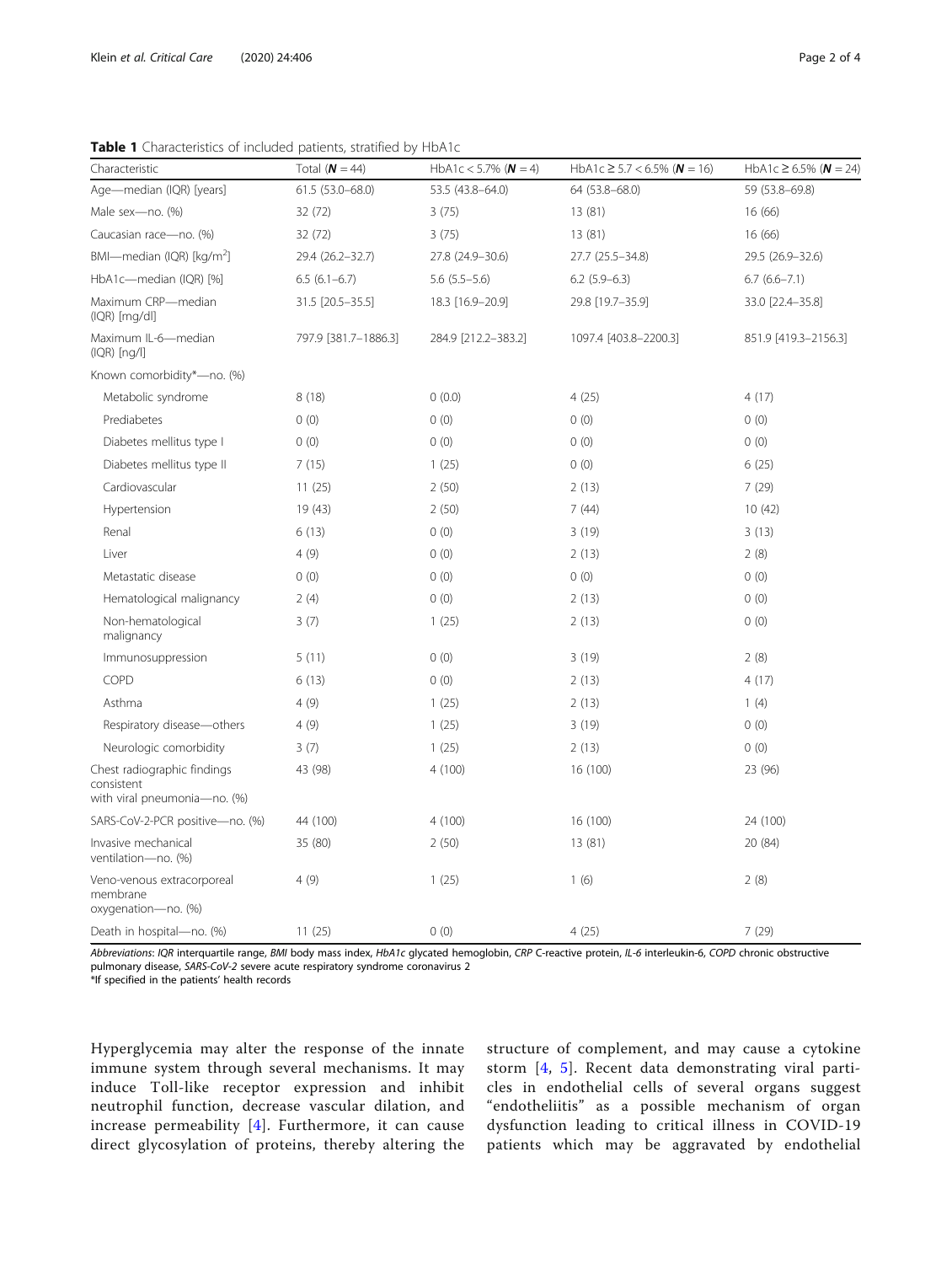<span id="page-2-0"></span>

dysfunction associated with prediabetes and diabetes [[6](#page-3-0)]. More pronounced peak levels of inflammation observed in our patients with abnormal HbA1c may support such an assumption. In conclusion, we recommend routine measurement of HbA1c in hospitalized COVID-19 patients for additional risk stratification, because most patients of our cohort were previously not diagnosed with having impaired glucose tolerance.

#### Acknowledgements

We would like to thank Romuald Bellmann, Robert Breitkopf, Christoph Hochhold, Andreas Peer, Christian Preuß Hernández, and Mathias Ströhle for their support in conducting this analysis.

# Authors' contributions

SJK, SK, and MJ collected data and wrote the manuscript. DF, SM, and CT collected data for this study. The author(s) read and approved the final manuscript.

#### Funding

No funding was received for this study.

#### Availability of data and materials

No data is publicly available at this time.

#### Ethics approval and consent to participate

This study was approved by the ethics committee of the Medical University Innsbruck (# 1099/2020).

### Consent for publication

Not applicable—the manuscript contains no individual patient data.

#### Competing interests

None of the authors have any conflicts of interest to declare.

#### Author details

<sup>1</sup> Division of Intensive Care and Emergency Medicine, Department of Internal Medicine, Medical University Innsbruck, Anichstrasse 35, 6020 Innsbruck, Austria. <sup>2</sup>Department of General and Surgical Intensive Care Medicine, Medical University Innsbruck, Innsbruck, Austria. <sup>3</sup>Department of Internal Medicine I & CD laboratory for metabolic cross-talk, Medical University Innsbruck, Innsbruck, Austria. <sup>4</sup> Department of Anesthesia and Critical Care Medicine, Medical University Innsbruck, Innsbruck, Austria. <sup>5</sup>Department of Neurosurgery, Medical University Innsbruck, Innsbruck, Austria.

### Received: 11 June 2020 Accepted: 1 July 2020 Published online: 09 July 2020

#### References

- World Health Organization. Use of glycated haemoglobin (HbA1c) in diagnosis of diabetes mellitus: abbreviated report of a WHO consultation. [https://www.who.int/cardiovascular\\_diseases/report-hba1](https://www.who.int/cardiovascular_diseases/report-hba1c_2011_edited.pdf) [c\\_2011\\_edited.pdf.](https://www.who.int/cardiovascular_diseases/report-hba1c_2011_edited.pdf) Published 2011. Accessed 04 May 2020.
- 2. Roth D, Meyer L, Bickell F, et al. P002 Atemwegsmanagement an einer von Internisten geführten Notaufnahme. Medizinische Klinik - Intensivmedizin und Notfallmedizin. 2012;107:301–40.
- 3. Yang JK, Feng Y, Yuan MY, et al. Plasma glucose levels and diabetes are independent predictors for mortality and morbidity in patients with SARS. Diabet Med. 2006;23(6):623–8.
- 4. Jafar N, Edriss H, Nugent K. The effect of short-term hyperglycemia on the innate immune system. Am J Med Sci. 2016;351(2):201–11.